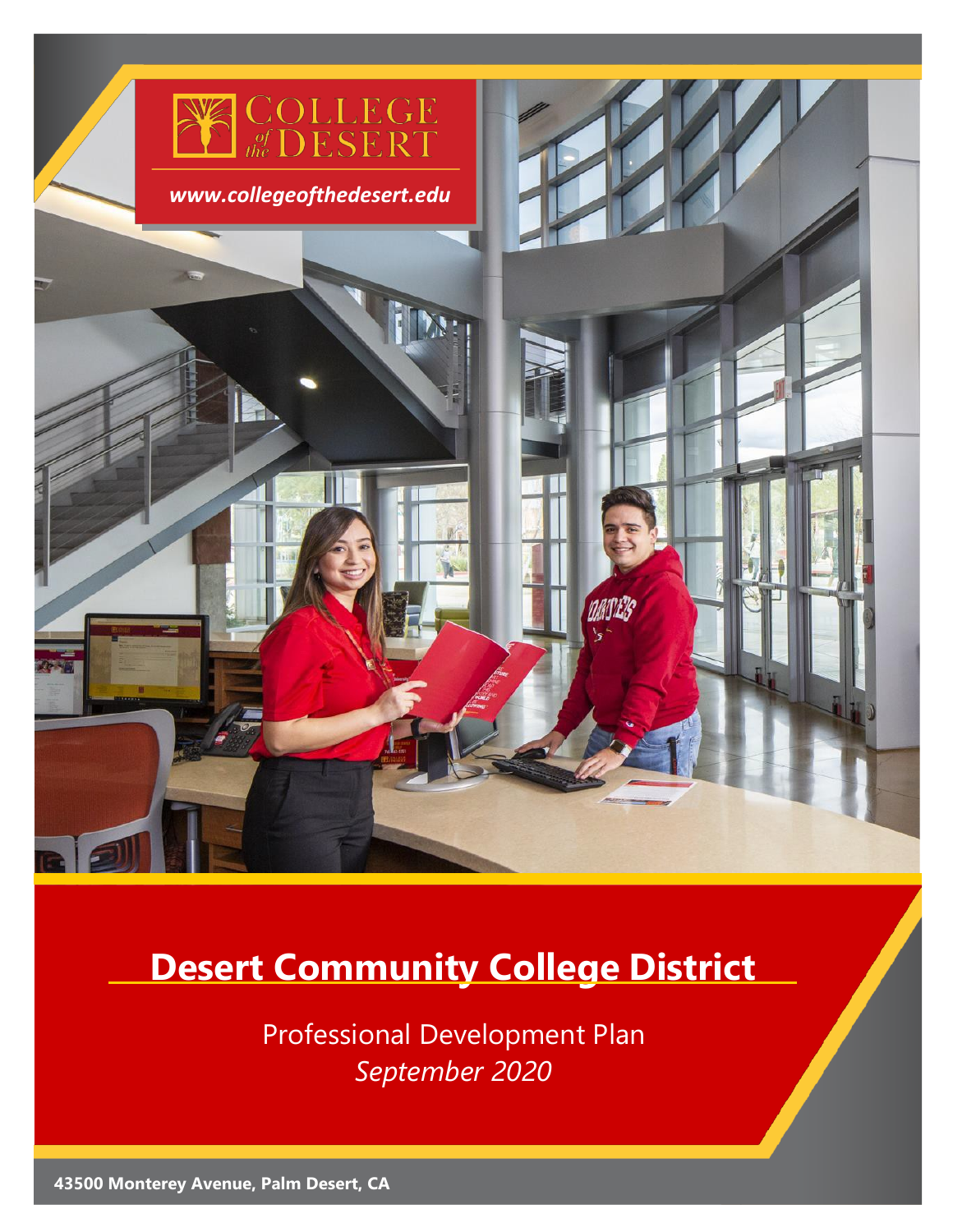# **Acknowledgment**

Many thanks to the faculty and staff who worked to develop the College of the Desert's Professional Development Plan.

#### **Superintendent/President:**

Dr. Joel L. Kinnamon

#### **Co-Chairs:**

Donna Greene, Faculty Development Chair and Andrea Staehle, Director of Human Resources

#### **Members:**

Tanya Bogarin, Instructional Support Specialist and CSEA Representative Tony Carrillo, Director, Fiscal Services Jessica Enders, Director, Education Centers East Valley Patricia Espinosa, Administrative Assistant and CSEA Representative Dr. Melissa Galloway, Executive Administrative Assistant and Task Force Support Artel Garcia, Adjunct Faculty, Spanish and Adjunct Representative Robert Holmes, Adjunct Faculty, Business, and Adjunct Representative Pam Hunter, Executive Director, Institutional Advancement Irene Morales, Outreach Specialist, and CSEARepresentative Dr. Annebelle Nery, Vice President, Instruction Sheri Willis, Executive Director, Educational Technologies Terri Wilson, Human Resources Manager Dr. Mark J. Zacovic, Interim Vice President, Human Resources and Employee Relations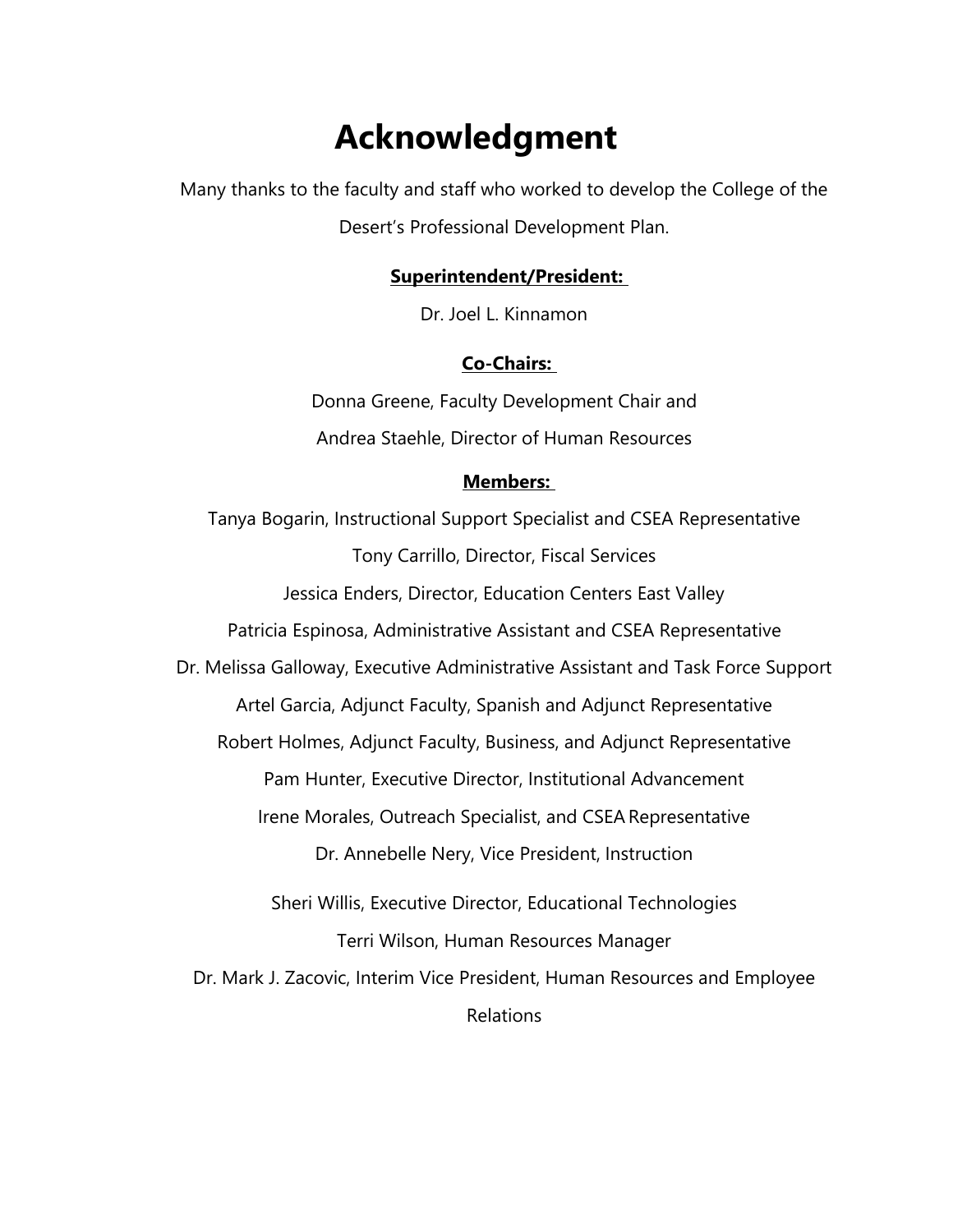

#### **PROFESSIONAL DEVELOPMENT COMMITTEE STATEMENT**

The administrators, faculty, and classified employees are the most valuable resource at the College of the Desert. They work collaboratively to ensure excellence in teaching and student success. Professional development is the continuous improvement of skills and knowledge, which relates to every employee's job responsibilities, profession, and/or work environment in ways that fulfill the mission, vision, values, and goals of the institution. The role of the Professional Development Committee is to make recommendations for staff and leadership professional development throughout the College in coordination with the Faculty Development Committee and assist in the assessment for the professional development needs of the College.

#### **COLLEGE OF THE DESERT MISSION AND VISION**

#### *Mission*

College of the Desert provides excellent educational programs in basic skills, career and technical education, certificate, transfer preparation, associate degrees, noncredit, and distance education, which are continuously evaluated and improved. Our programs and services contribute to the success, learning, and achievement of our diverse students and the vitality of the Desert Community College District, surrounding areas and beyond.

#### *Vision*

College of the Desert will be a center of collaborations and innovations for educational enrichment, economic development, and quality of life in the Coachella Valley and surrounding communities. Ensuring student success through equitable access, continuous quality improvement, institutional effectiveness, and student achievement.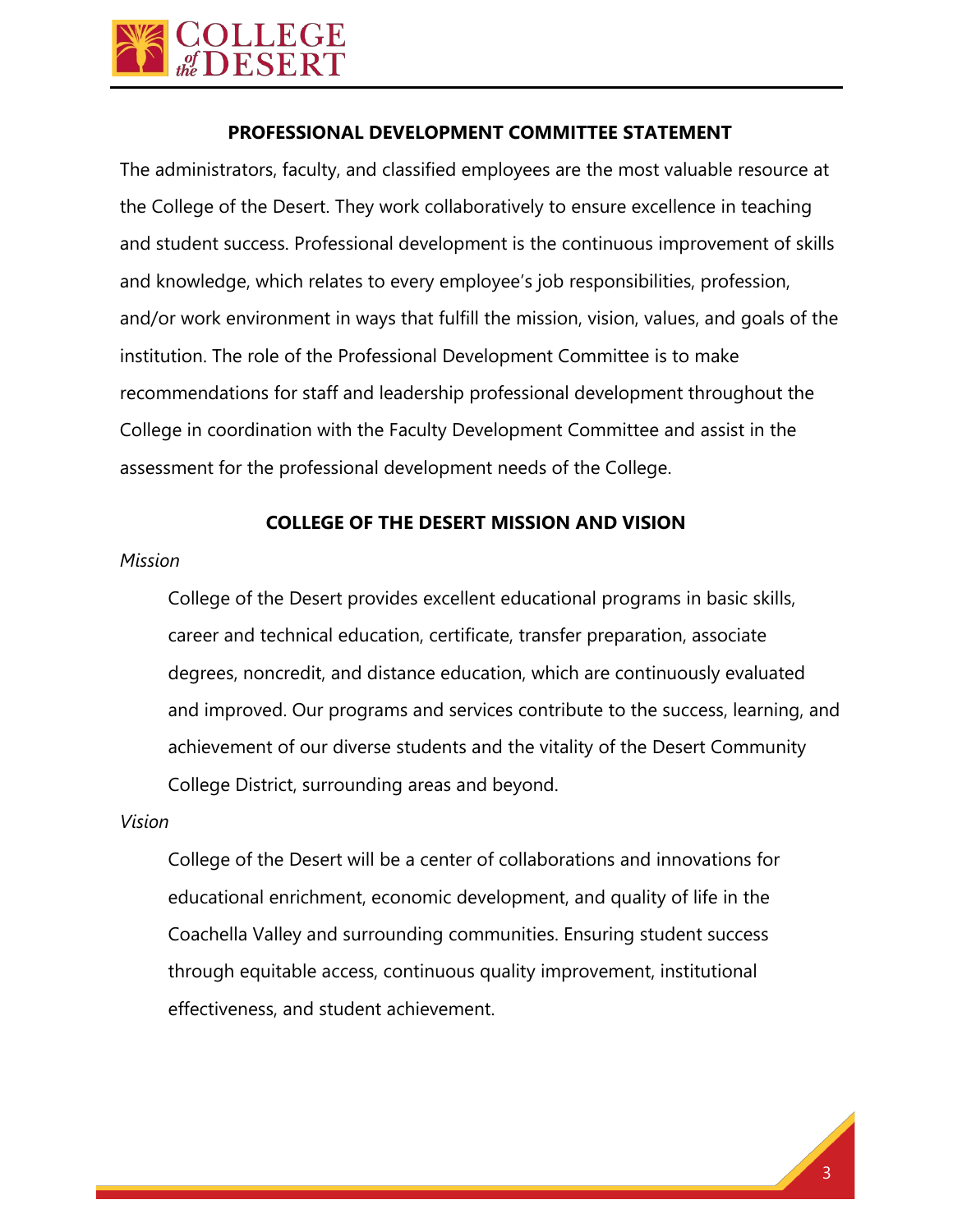

#### *Core Values*

College of the Desert is a learning-centered institution that values:

# **Student Success**

Student learning and growth are central to all we do.

#### **Diversity and Inclusion**

We embrace the diversity of our community and uphold the dignity and worthof the individual.

#### **Integrity**

We are open, honest, and reliable.

#### **Respect**

We value the thoughts, words, and actions of our students, colleagues, and community.

#### **Dedication**

Our faculty, staff, and administrators are responsible leaders who effectively implement programs in support of student learning and efficient college operations.

#### **Professionalism**

We are current in our areas of expertise and embody high standards of conduct.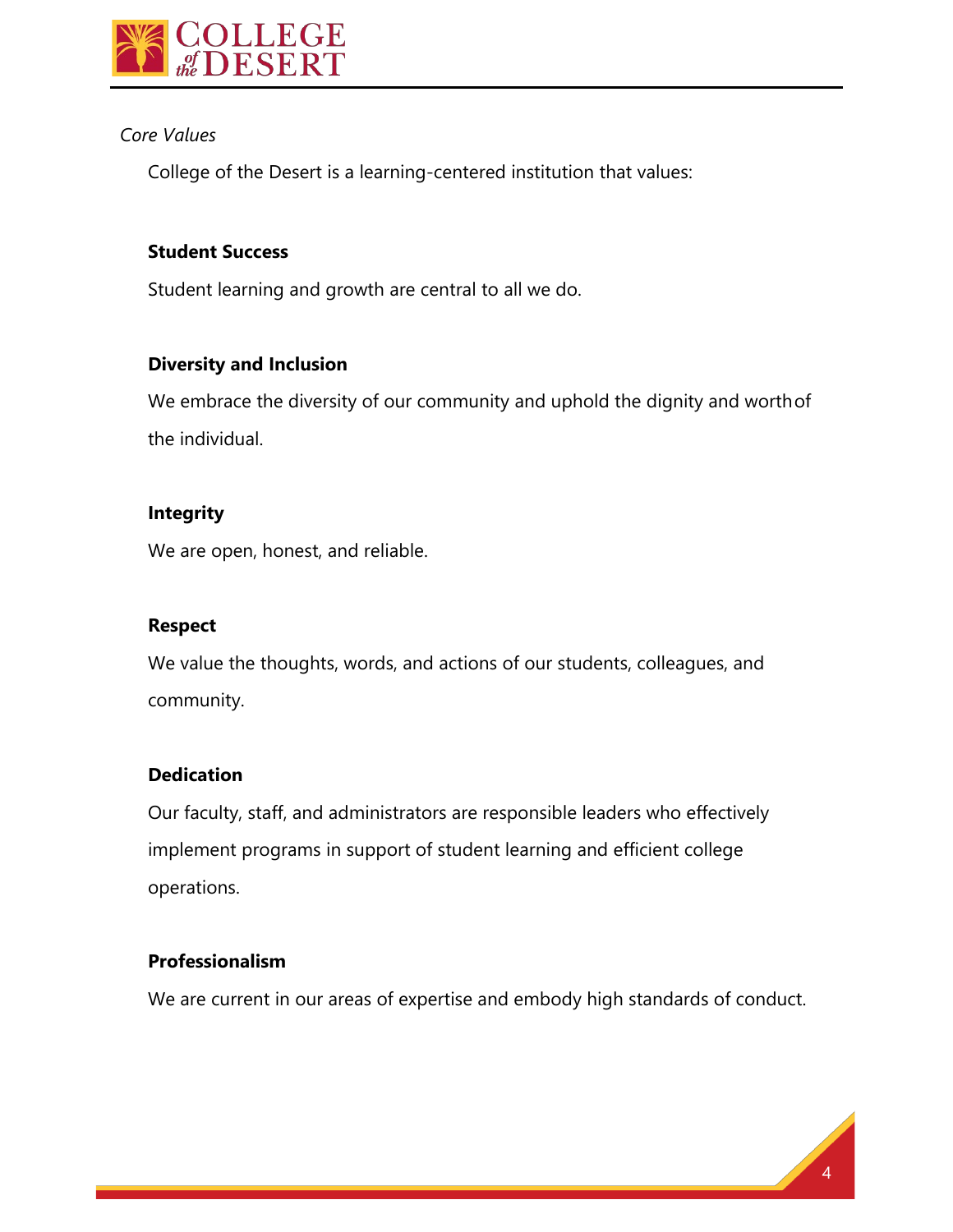

# **Communication**

We communicate with authenticity in pursuit of broad understanding, effective

dialog, and inclusive decision-making.

# **Lifelong Learning**

Learning is essential to living for our students, faculty, and staff.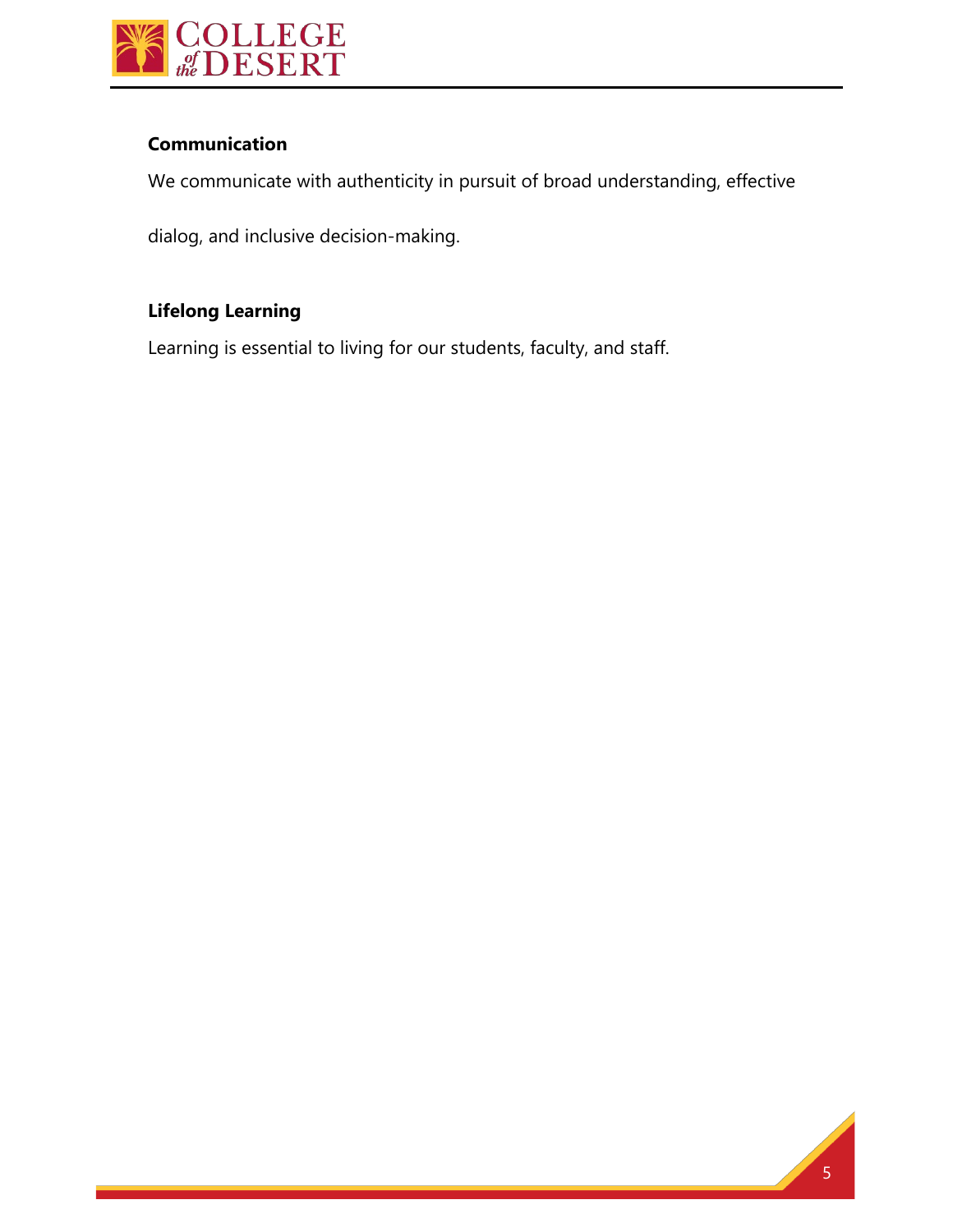

#### **PROFESSIONAL DEVELOPMENT INTRODUCTION**

Professional development activities should be linked to the College of the Desert's mission and values, the Educational Master Plan, the Strategic Master Plan, and/or other College plans. The ultimate purpose of professional development is to improve and promote student success while developing and maintaining an engaged, equipped, and knowledgeable staff. Professional development plays a vital role in ensuring employees are skilled, knowledgeable, and motivated regardless of job classification, and builds institutional capacity. It is the joint responsibility of theFaculty Development Committee, Professional Development Committee, Office of Human Resources, individual units/departments, and other relevant college constituencies to endorse and implement professional development.

Professional development includes a wide variety of specialized training or formal education within the workplace or through outside organizations to support staff in improving their professional knowledge, competence, skill, and effectiveness. Professional development activities seek to promote continuous and active engagement throughout the year, not just a one-time attendance.

The Professional Development Committee is a sub-committee of the College Planning Council and is comprised of representatives from faculty, classified, and management groups. Meetings are scheduled monthly or as needed, and notes and agendas are available on the campus portal or upon request.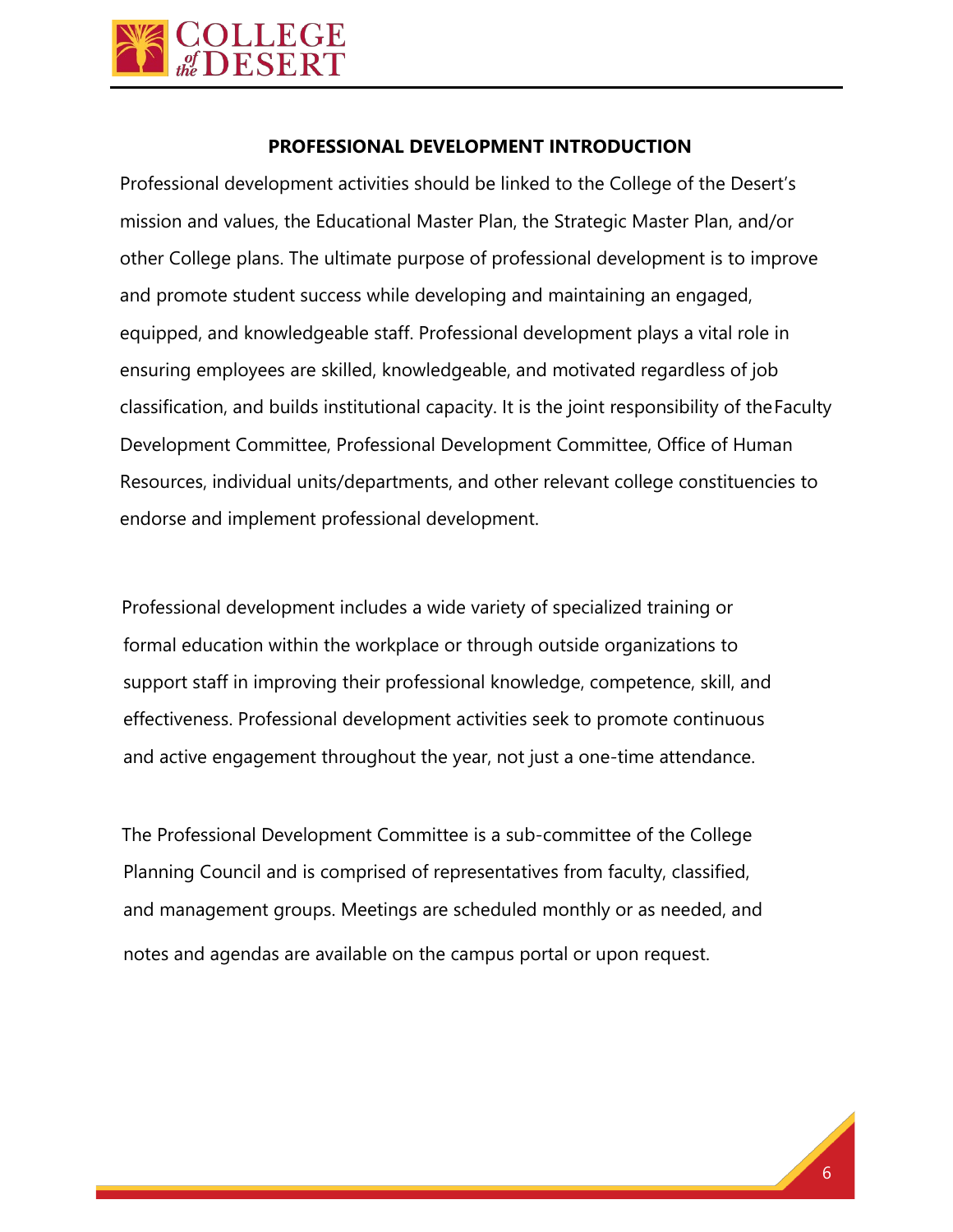

#### **PLAN PURPOSE AND PARAMETERS**

This plan is the work product of the Professional Development Committee and is a living document. The plan is based on an academic year and will begin gathering institutional survey results in spring 2020. Once the survey results are reviewed, the Professional Development Committee will make recommendations to the College Planning Council. The approved Professional Development Plan will meet the requirements of the 2017 Quality Focus Essay, along with achieving the institutional goals of professional development for staff.

#### **FACULTY DEVELOPMENT COMMITTEE**

The Faculty Development Committee is a committee of the Academic Senate. The Board of Trustees will rely primarily upon the recommendations of the Senate, including the decision-making structure by which the recommendations are achieved, with respect to policies for faculty development activities (AP 2510).

#### *Faculty Development Committee Mission*

With a continuing goal of fostering student engagement and success, our mission is to provide faculty with activities and experiences that translate into successful learning for our diverse student population.

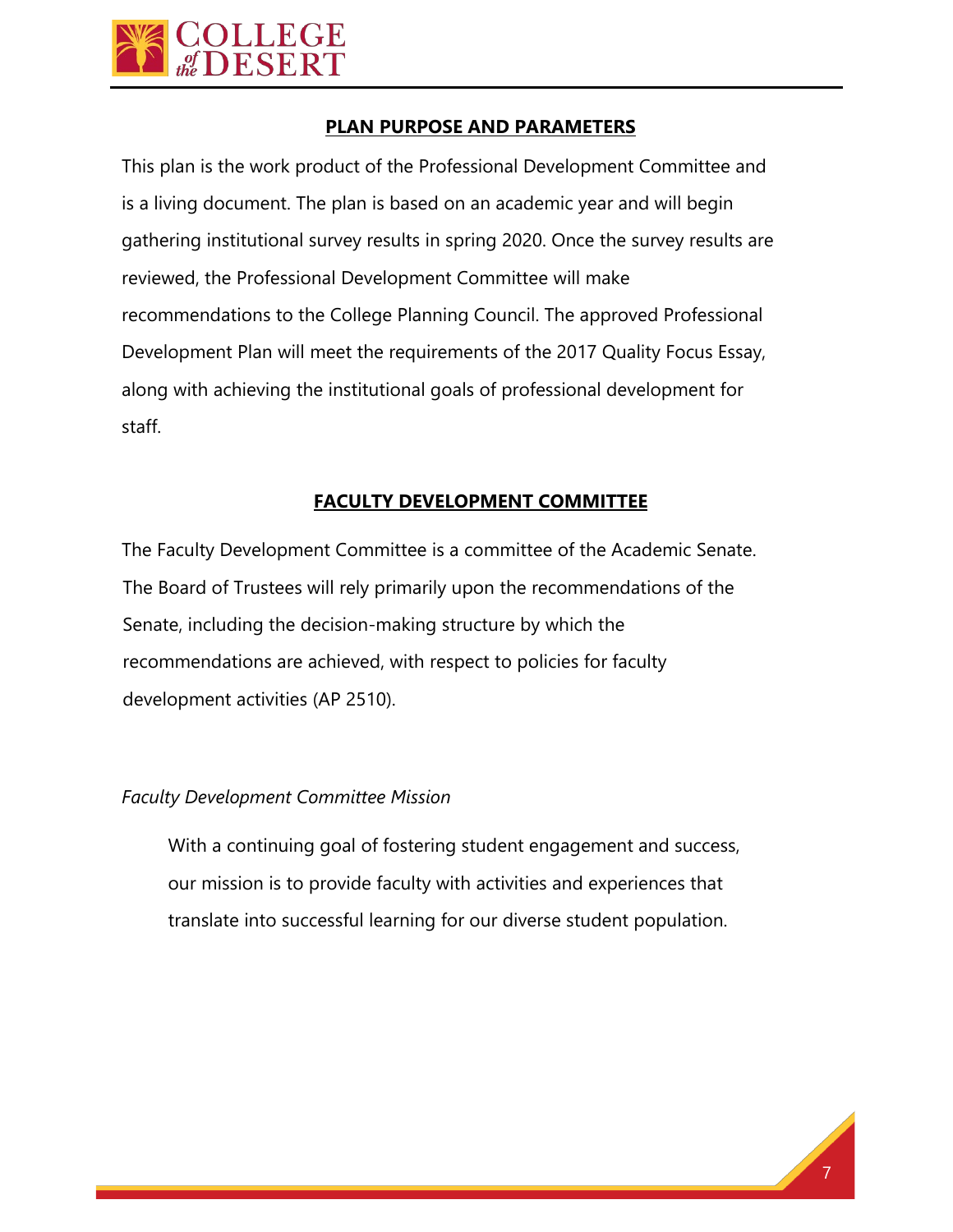

#### *Faculty Development Goals and Objectives*

In order to support such an environment, the Faculty Development Committee is charged with designing the Flex Calendar Schedule, promoting professional development activities, and responsibly overseeing the distribution of the Academic Enrichment Fund in support of these opportunities for faculty learning and toward the goal of fostering student success.

# **CALIFORNIA SCHOOL EMPLOYEES ASSOCIATION, CHAPTER 407 PROFESSIONAL DEVELOPMENT GOALS**

The California School Employees Association, Chapter 407 is committed to professional development and has established goals that were considered when developing the Professional Development Plan.

- 1. Provide an ongoing and consistent training calendar for classified staff.
- 2. Provide opportunities for classified staff to become a larger part ofDistrict growth opportunities and initiatives.
- 3. Create an atmosphere that shows appreciation and support for growth for all employee groups on campus.

#### **PROFESSIONAL DEVELOPMENT COMMITTEE GOALS**

Overarching Committee Goals:

- 1. Develop and improve professional development opportunities for staff and leadership.
- 2. Use data to establish an institutional professional development calendar for staff and leadership.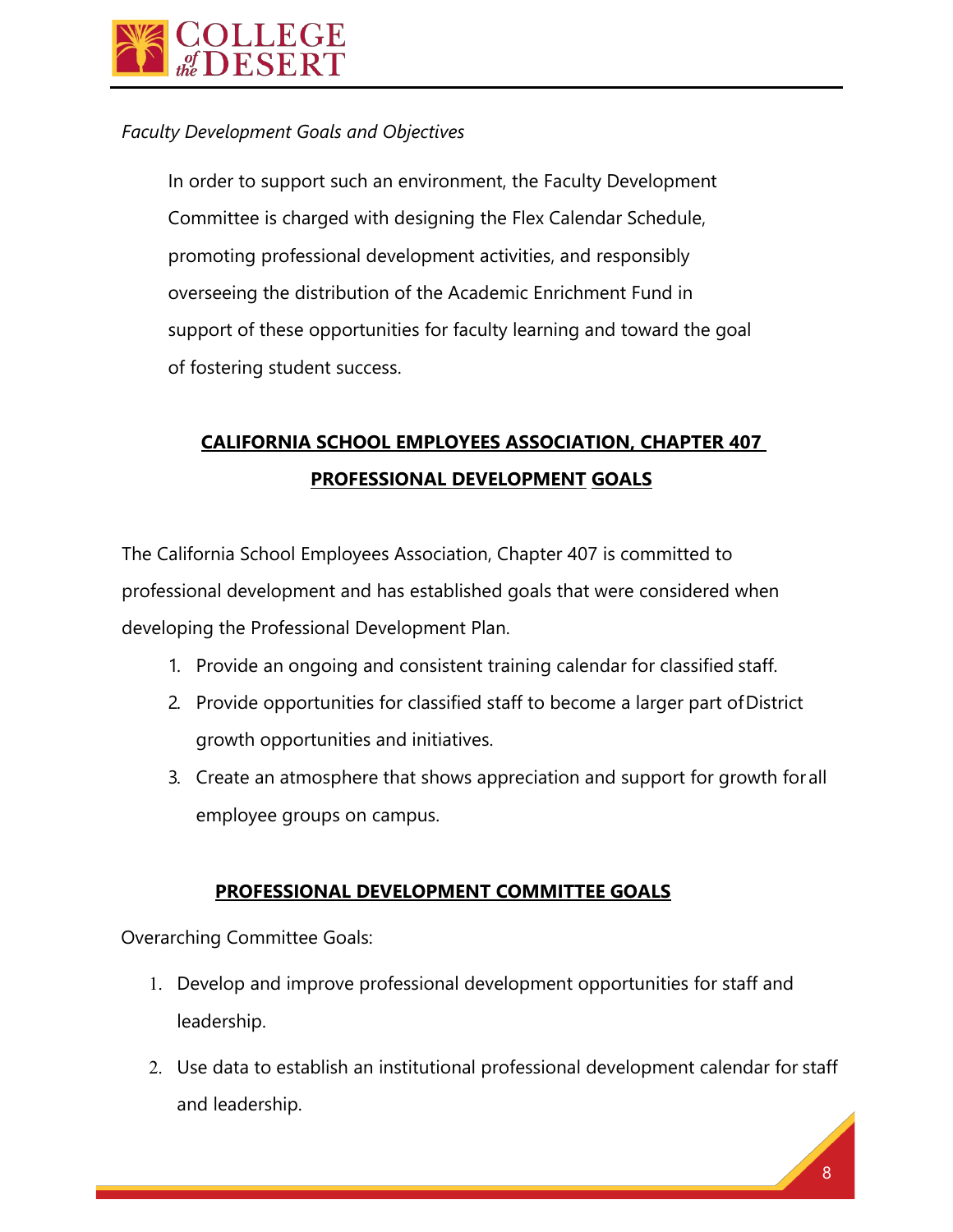

- 3. Utilize the Professional Development Committee to reviewprofessional development opportunities for staff and leadership.
- 4. Utilize the Vision Resource Center as the primary technology tool for professional development activities.

#### Timeline:

- 1. Spring 2020: Survey employees regarding professional development opportunities, create a professional development plan, establish aProfessional Development Committee Charter for College Planning Council approval
- 2. 2020/2021: Implement a pilot professional development program for staffand leadership in coordination with the Faculty Development Committee
- 3. 2021/2022: Analyze the program and make recommendations forimprovement, including District commitment to ensure all staff have access (i.e., dedicated time) to some components of professional development
- 4. 2022/2023: Consolidate professional development activities and recommenda Professional Development Day/s for staff and leadership

#### **EMPLOYEE DEVELOPMENT NEEDS ASSESSMENT SURVEY**

The Faculty Development Committee and Educational Technology Department conduct annual surveys to determine the specific areas' needs of training; however, an institutional and vast survey will be conducted to determine institutional needs. An institutional professional development survey will be open for two weeks in 2020 through the Office of Institutional Research. Upon completion of the survey, the Office of Institutional Research will analyze the results and present the information to the Professional Development Committee. Following the analysis, the Professional Development Committee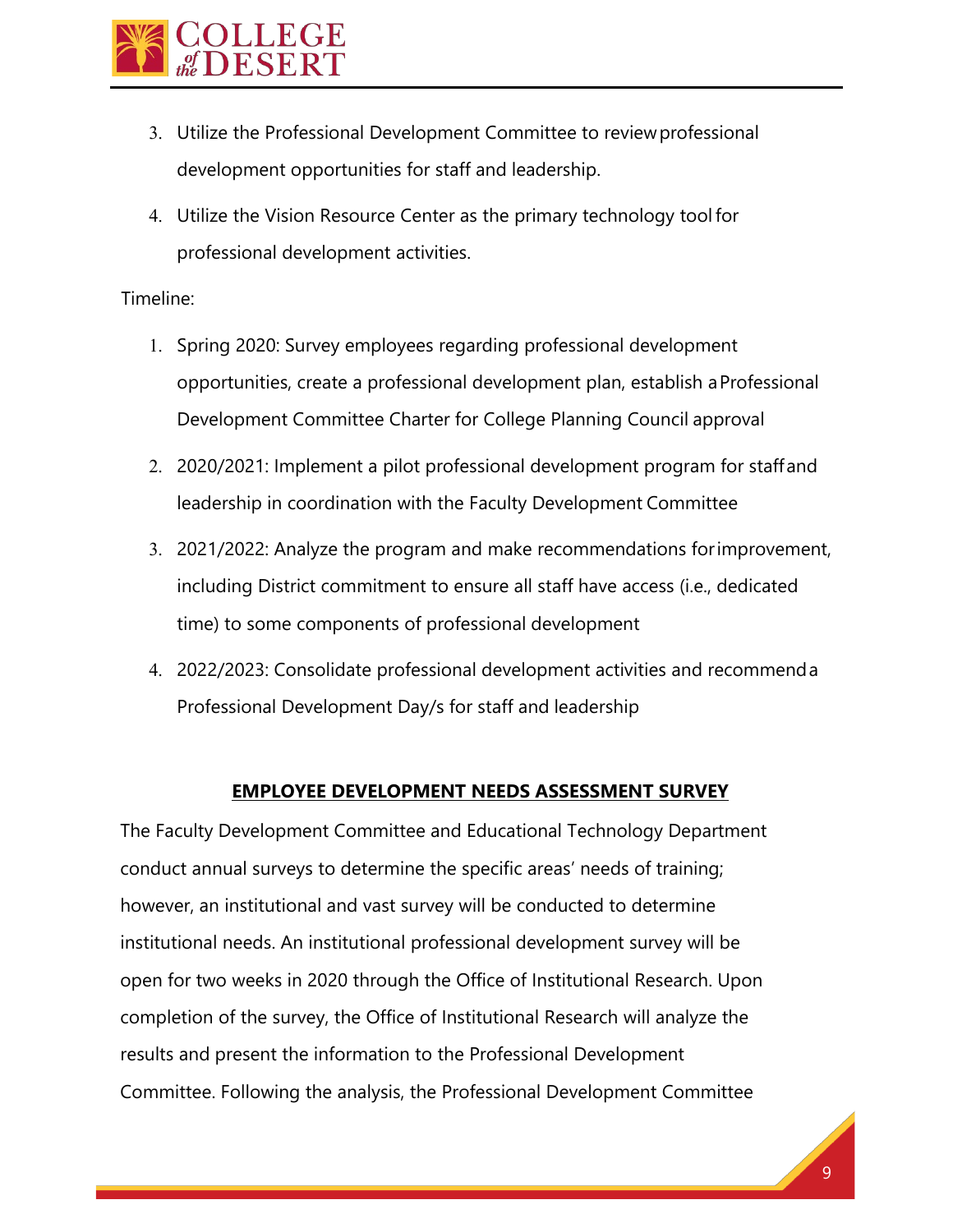

will establish an institutional professional development calendar of activities for staff.

Appendix A: Professional Development Committee College Planning Council

Charter

Appendix B: Faculty Development Committee

Appendix C: 2017 Quality Focus Essay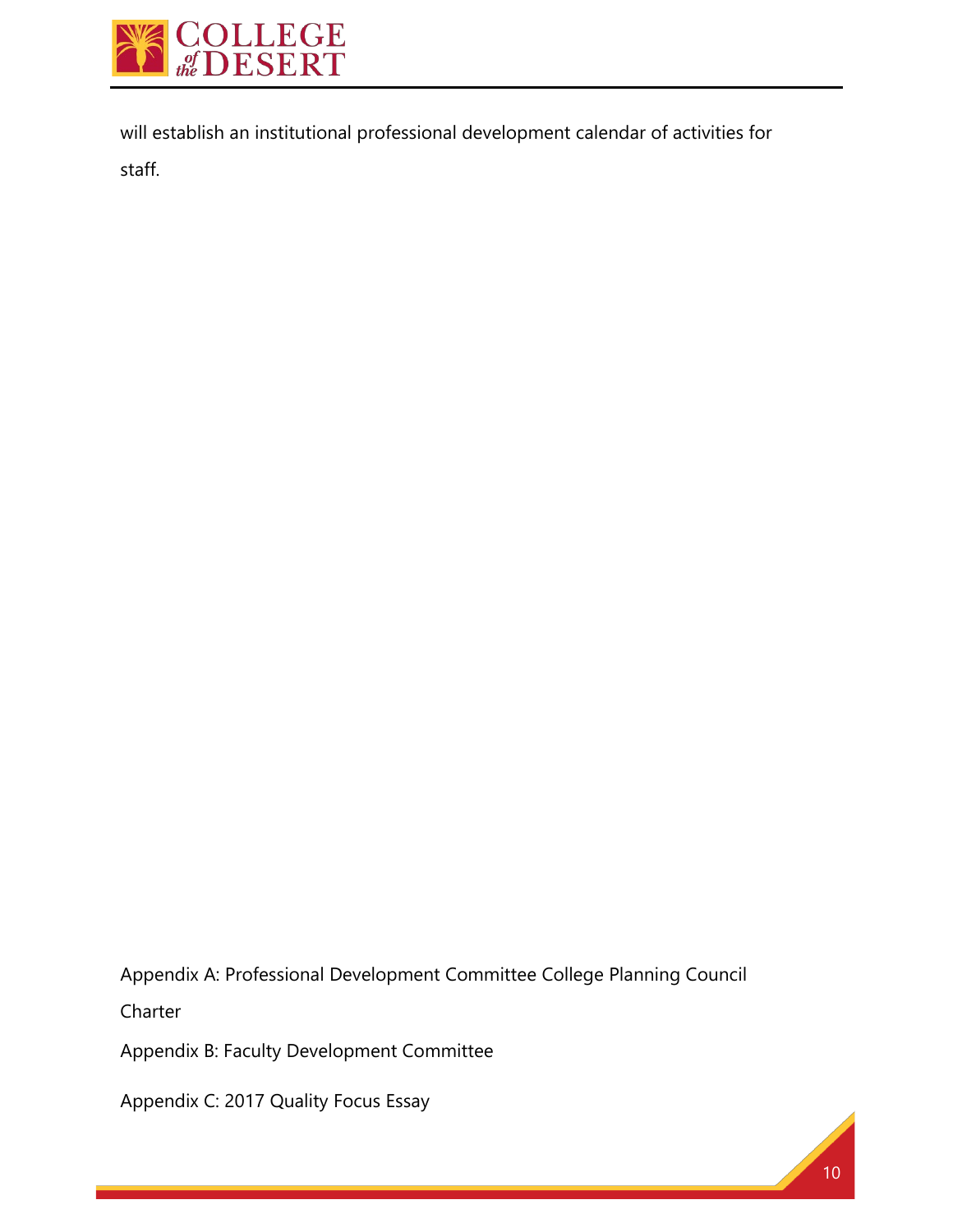

# **Appendix A**

Name: Professional Development Committee Mandate: Other Type: Human Resources

Role

- To make recommendations for staff and leadership professional development, in coordination with the Faculty Development Committee throughout theCollege
- To assist in the assessment for professional development needs of the College
- To assist in shaping the College's cultural and institutional policies and practices that demonstrate a commitment to professional development
- To assist in the creation and revision of a Professional Development Plan andact as an advisory body on the Professional Development Plan
- To support efforts to identify possible funding sources forprofessional development programs and activities
- To support faculty, staff, and leadership in creating professionaldevelopment opportunities

**Products** 

- Identification of program(s) and training targeting employeeprofessional development
- Develop a comprehensive calendar of institutional professionaldevelopment opportunities
- Provide annual reports on professional development activities
- Provide an annual survey for professional needs of the College

# Meeting Schedule

Monthly, September – May, and as needed by the committee members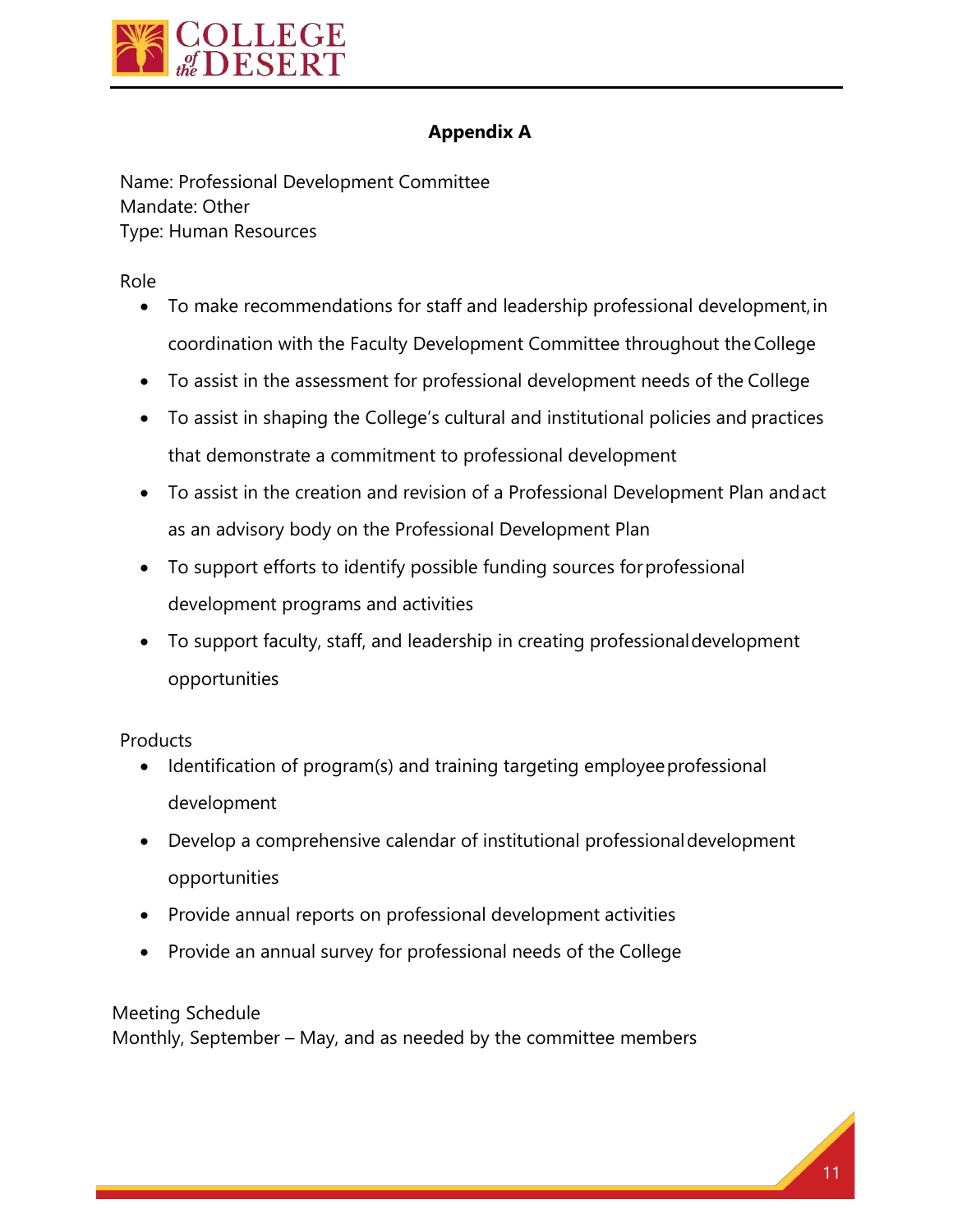

# Reporting Relationship

# College Planning Council

Chair

- Vice President of Human Resources or Designee (Co-Chair)
- Faculty Development Committee Chair (Co-Chair)

Membership

- Faculty appointed by the Academic Senate (One Adjunct) (2)
- Leadership (2)
- Classified Representative (2)
- Student Representative (1)
- Executive Director, Institutional Advancement or Designee
- Distance Education Instructional Technology Coordinator
- Guided Pathways Representative as appointed by chair(s) (1)
- Diversity Committee Representative as appointed by chair(s) (1)
- Open Committee others are welcome to participate

College Planning Council Approved 05/08/2020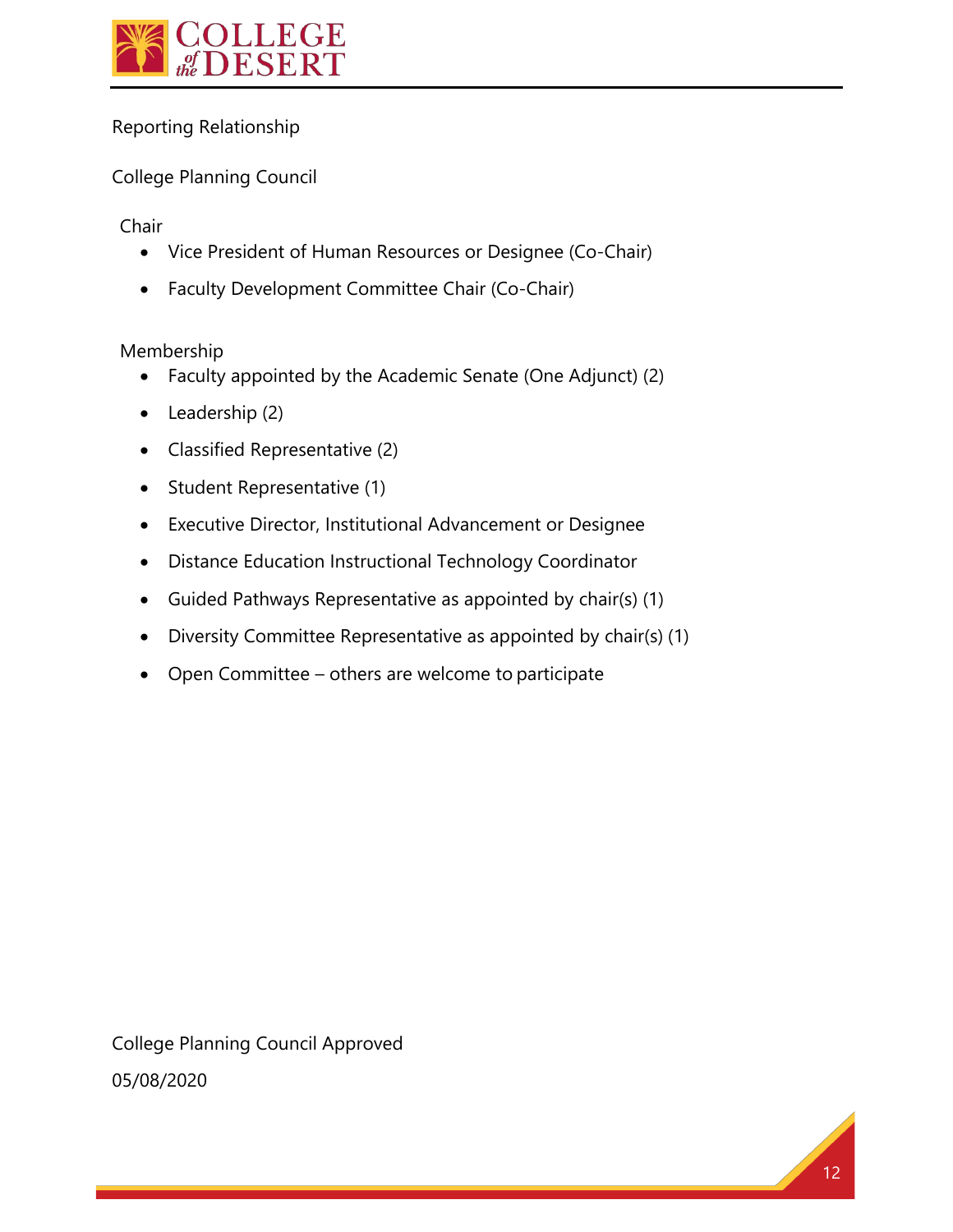

# **Appendix B**

Faculty Development Committee

Mission

With a continuing goal of fostering student engagement and success, our mission is to provide faculty with activities and experiences that translate into successful learning for our diverse student population.

Goals and Objectives

In order to support such an environment, the Faculty Development Committee is charged with designing the FLEXIBLE Calendar Schedule, promoting professional development activities, and responsibly overseeing the distribution of the Academic Enrichment Fund in support of these opportunities for faculty learning and toward the goal of fostering student success.

Faculty Development is also responsible for Professional Advancement and Sabbaticals.

**Subcommittees** 

Professional Development: Chair, Alejandro Jazan; Chantae Wilson, Martin Flores

Sabbatical:

Chair, Laura Graff; Michelle Richards, Reid Sagara, Scott Ventura, Ellen Hardy, Vida Rossi

Meeting Schedule

The Faculty Development Committee meets on the first Thursday of the month at 12:30 p.m. via Zoom or in BNC27 Nursing Conference Room during the Academic Year unless during spring break or holiday.

Additional meetings as needed.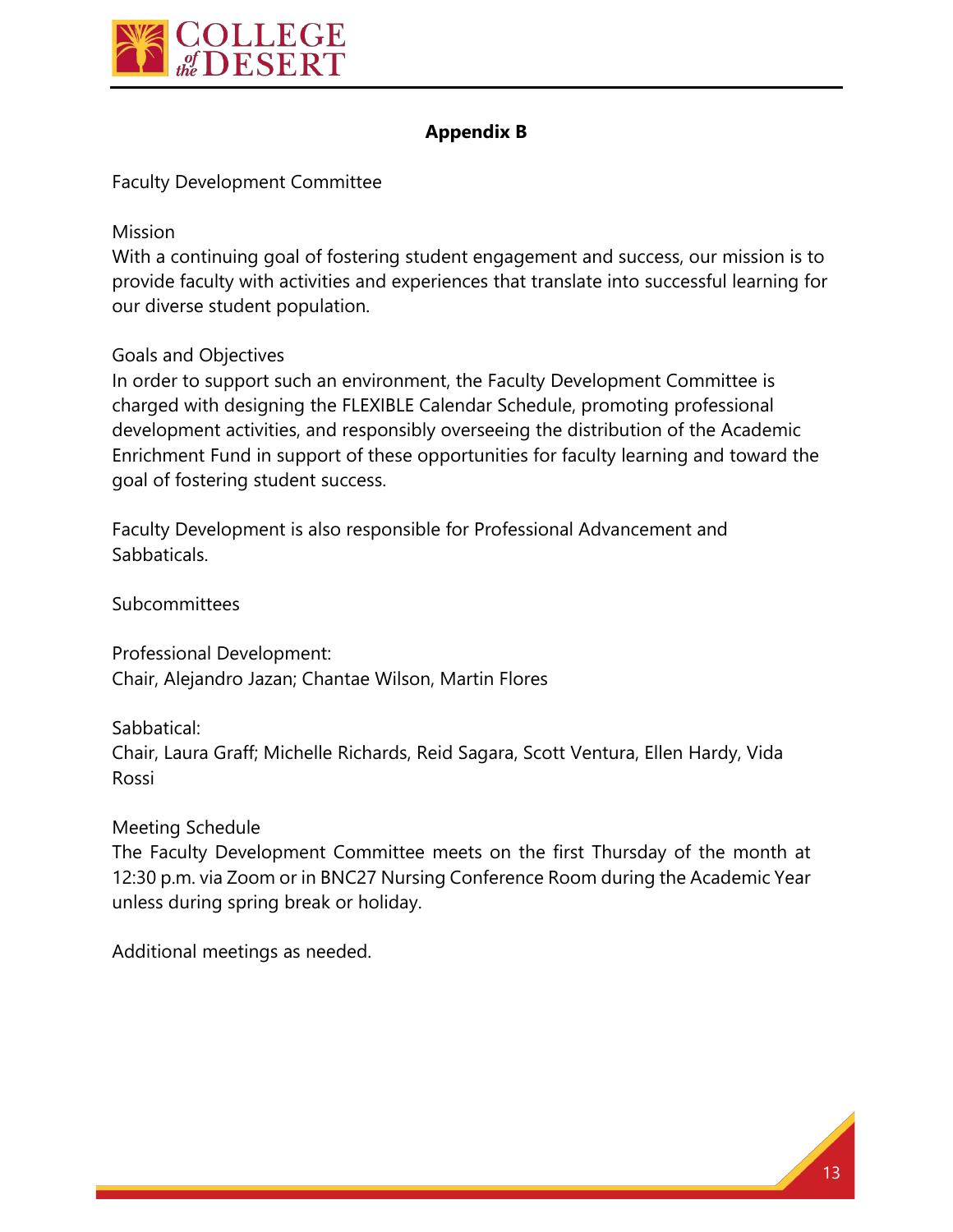

# **Appendix C**

Action Project Two: Professional Development

Part I: Background and Identification of Action Project Two

Professional development for faculty, staff, and administrators is supported and facilitated in a variety of ways both locally and district-wide through participatory governance, collective bargaining agreements, and events, such as FLEX. These efforts are actively in place but they are not coordinated by a single office or responsible person. On March 10, 2017, the Accreditation Team voted to include an Action Project on professional development for all employees of the College as part as part of the QFE (QFE 2-1). The timing of this Action Project derives both from the analysis of the evidence in support of Standard IIIA.14, and the recent review of evaluations based on recommendations and the review of college plans by the Assessment of Planning and Outcomes Committee (APO). In 2014-2015, APO, subcommittee of the College Planning Council (CPC) committed to evaluating the CPC Handbook. Evaluation is part of APO's role to evaluate the planning and institutional effectiveness including related documents and plans. In the 2014- 2015 APO agenda and amendments, there was agreement that the committee would also have to evaluate the Planning and Institutional Effectiveness (PIE) Handbook. The work of evaluating the PIE Handbook began at the February 11, 2016 to review and complete a qualitative evaluation of the PIE Handbook. APO completed its evaluation and forwarded its recommendations to CPC to improve the PIE Handbook, which was accepted by CPC on March 11, 2016 (QFE 2-2, QFE 2-3). Recommendation #5 from APO's recommendation to the CPC for the PIE Handbook was the following:

- Recommendation#5: Recommend that CPC createawork group to comply with SB-590 and Title 5 requirementsand expansive definition of Professional Development
- Background on Recommendation #5— Currently professional development requests are made in the PRUs but the college needs abody or process to send the consolidated requests. Currently the only resource is that if recommended, we could send faculty development requests tothe Faculty Development Committee, standing committee of the Academic Senate.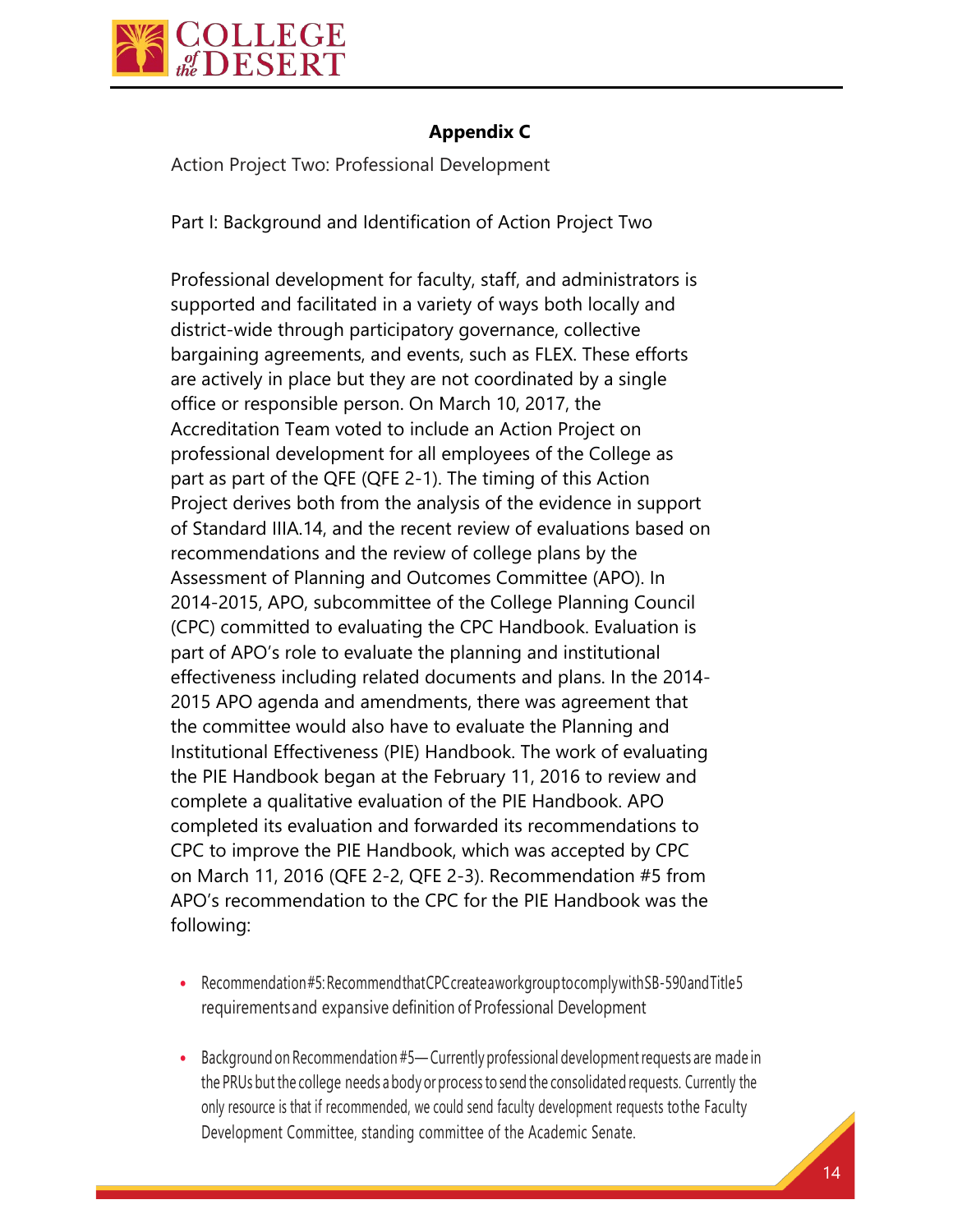

In review of STDIIIA, it was clear that there were gaps identified in professional development opportunities for classified staff and leadership. Overwhelmingly, the professional development examples were primarily for faculty. With an existing Faculty Development Committee and the recent establishment of the Faculty innovation Center, both opened more professional development opportunities for faculty. Also, the review of STDIIIA emphasized the role that Human Resources caould play in organizing and centralizing professional development opportunities for all College constituents. In spring 2017, APO recognized that the above recommendation five has not made any progress, and supports the central role.

Human Resources could and should play in leading the effort to address QFE 2 (QFE.2-4).

#### *Part II – Desired Goal/Outcome*

The evaluation of the evidence related to III.A.8, III.A.12, III.A.14, and III.C.4 concluded that the greatest share of professional development foes to the faculty as part of their flexible calendar obligation. Additionally, the Standard includes evidence that the College of moving forward with dedicated resources to extend comparable professional development opportunities for classified staff and administrators. The establishment of a Professional Development taskforce led by the Vice President of Human Resources and Employee Relations will be the first step in the integration of professional development into the program review, planning, and strategic planning cycle of the College. Although not centralized, there are professional development opportunities in Standard III.C.4 where the department of information technology/information systems offer training opportunities for all staff throughout the year.

Goal: To provide comprehensive coordinated professional development opportunities for all college employees. To increase staff, faculty, and leadership participation in relevant professional development opportunities.